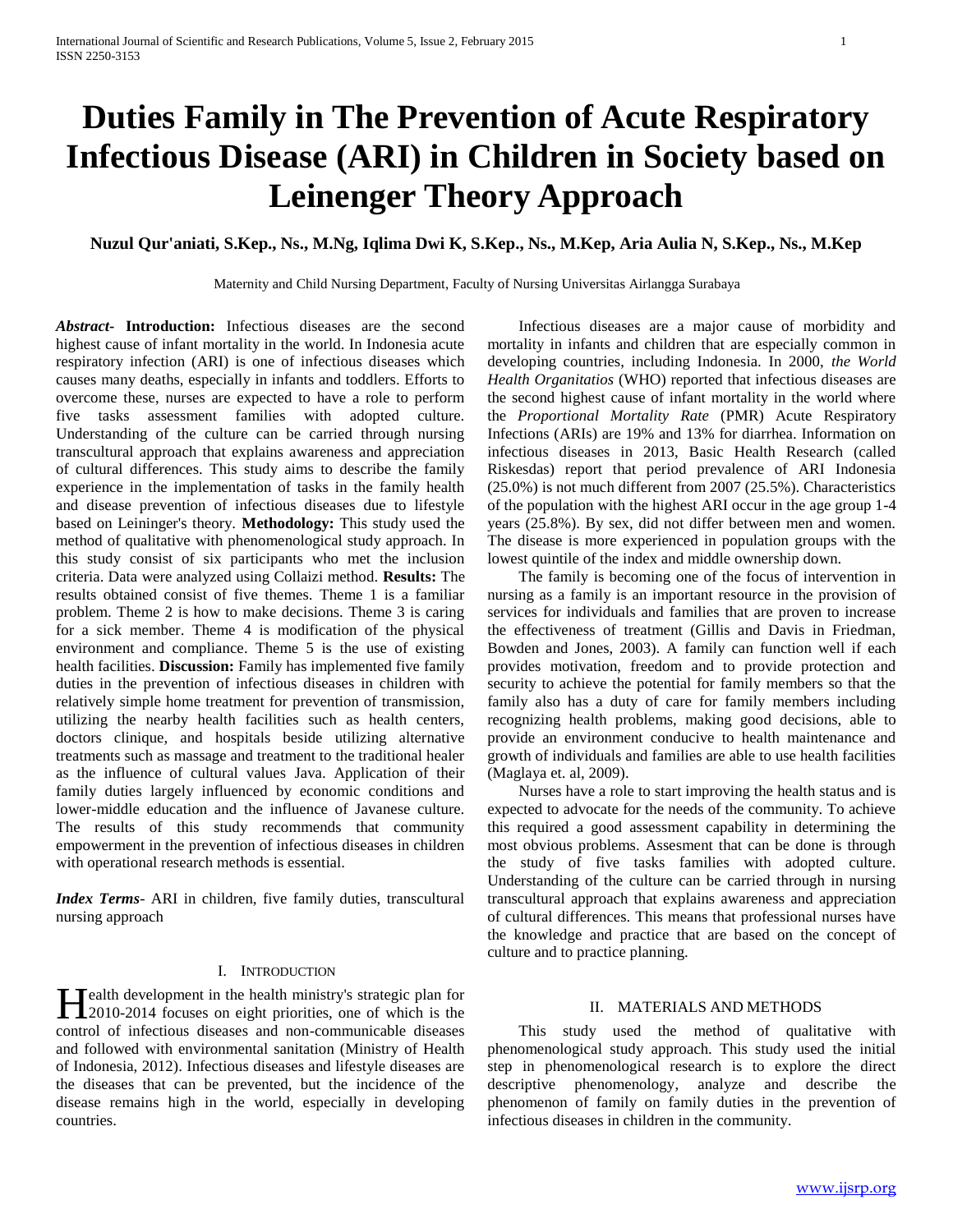The population in this study were families with children who suffer from infectious diseases in the health center in August-September 2014. The sample in this study were six participants who meet the inclusion and exclusion criteria in recruitment. Participants in this study is a mother with a child suffering from infectious diseases, are willing to become participants by giving consent and signed a consent form. Although only amounted to six participants it is in line with the theory Polit and Hungler (1999) explains that in qualitative research the number of participants is determined by the saturation of the data, namely the participants reached a saturation point where no new information has been obtained and repeatability can be achieved. It is also appropriate that described Riemen (1986) in Creswell (1998) which states that the ideal number of participants in the qualitative study with phenomenological method consists of 3 to 10 people.

 Collecting data in this study used the research instrument in the form of a structured interview based on the prevention of infectious diseases Leinenger theory developed by researchers using recorder and *field notes*.

 Data validation is done by checking the correctness of the data based on the results recorded, performing a comparative analysis to ensure research results. Data analysis in this study used Collaizi method because this method provides the steps are simple, clear, and detailed. The process of transcription is done through (1) play the recording and writing the word-for-word into a computer file; (2) rechecking the results of the interview transcript to listen to the recording while reading the transcript; (3) Results of field notes in the form of non-verbal responses during the interview integrated accordance; (4) Researchers read the transcript repeatable results and determine the significant statements; (5) Keywords are identified through screening a statement-statements and keywords that have the same relative sense formulated in one category; (6) The same category are grouped into sub-themes that are more common. The theme of the grouping formed several sub-themes which implies equal.

Prior to the study conducted by researchers has completed ethical cleareace, and letter permit from health district officer and community health center itself.

## III. THE RESULTS

 All participants in this study are housewives with range of age 25-40 years of age. All participants are Muslims. At the time of the interview participants was accompanied by his son. 4 out of 6 participants are living in the boarding family, with unhealthy environment, lots of birds and near the river.

 Based on the results of the data analysis are resulted five themes that emerged from the content analysis performed.

#### **Theme 1: Know the problem**

 This theme discusses the structure and contents of the perception of the family in caring for a child with ARI.

 More than two third participants mentioned varies opinion related to the causes of disease such as exhaustion, contracted from other family members, the influence of weather, dust and unhealthy environment. In addition to the average participant also mentioned eating too much ice so his endurance down, eat snacks containong MSG, and unconscionus (called sawanan Javanese) with a clown, a cat as the etiology of fever, cough and runny nose.

 Almost the majority of participants said that children who are experience sick tend to be fussy, crying and asking carried on.

## **Theme 2: Taking decisions**

 Looking at the changes that occurs in the health status of family members, usually a family member who lives at home or who is given the responsibility to make a decision to save his family. Family also look after their family based on their personal experience or to treat his or her family member in his own way. In addition, the family also seek information from another family member, neighbor or coworker.

## **Theme 3: Caring for a sick member**

 Family will be responsible for looking after their member who is sick. Both the nuclear family and the extended family will provide the necessary care by family members. The family realized that ARI will often experienced by their children due to lack of immunity. At this stage, the family is able to care for sick family members, knowing the state of illness, treatment is needed, the existence of the necessary medical facilities.

 Family describes the efforts made by the family if a family member is sick. Most of the family state that giving paracetamol, traditional medicine in the form of a mixture of ginger, lemon juice, a little salt, onion, and sratching with oil Telone **(called kerokkan).** Small families also mention compresses, giving antibiotics, and drinking water convulsions as alternative.

 The results of the interview explains that the majority of funding sources of treatment comes from personal payment. Only one (1) person used prudential insurance. The average income of the participants are ranged in the range of 1.5 to 2 million rupiah.

## **Theme 4 is Modification of the physical environment and** *fulfillment environmental conditions*

 Family seeks to create a supportive environment for children who are sick. Efforts were mentioned by family associated with transmission is to use a mask, limitation to playig, always hand washing, separating cutlery, giving multivitamins, isolating from sick chidren to health children, do not drink ice.

## **Theme 5: use of health facilities**

 Families are able to use public resources in order to maintain health. Public perceptions of the health-illness closely related to the health seeking behavior showed that family still seeks to health care and alternative medicine to treat their family. Transportation used to to place health facilities are riding motorcycles, catching public transportation, and on foot depending on distance.

 The results of the interview also mentioned that the participants have the expectation to health workers in order to polite, friendly and able to provide an explanation of the condition of the disease without being asked.

## IV. DISCUSSION

 There are two basic functions of the family that are physical and psychosocial well-being needs. Physical well-being includes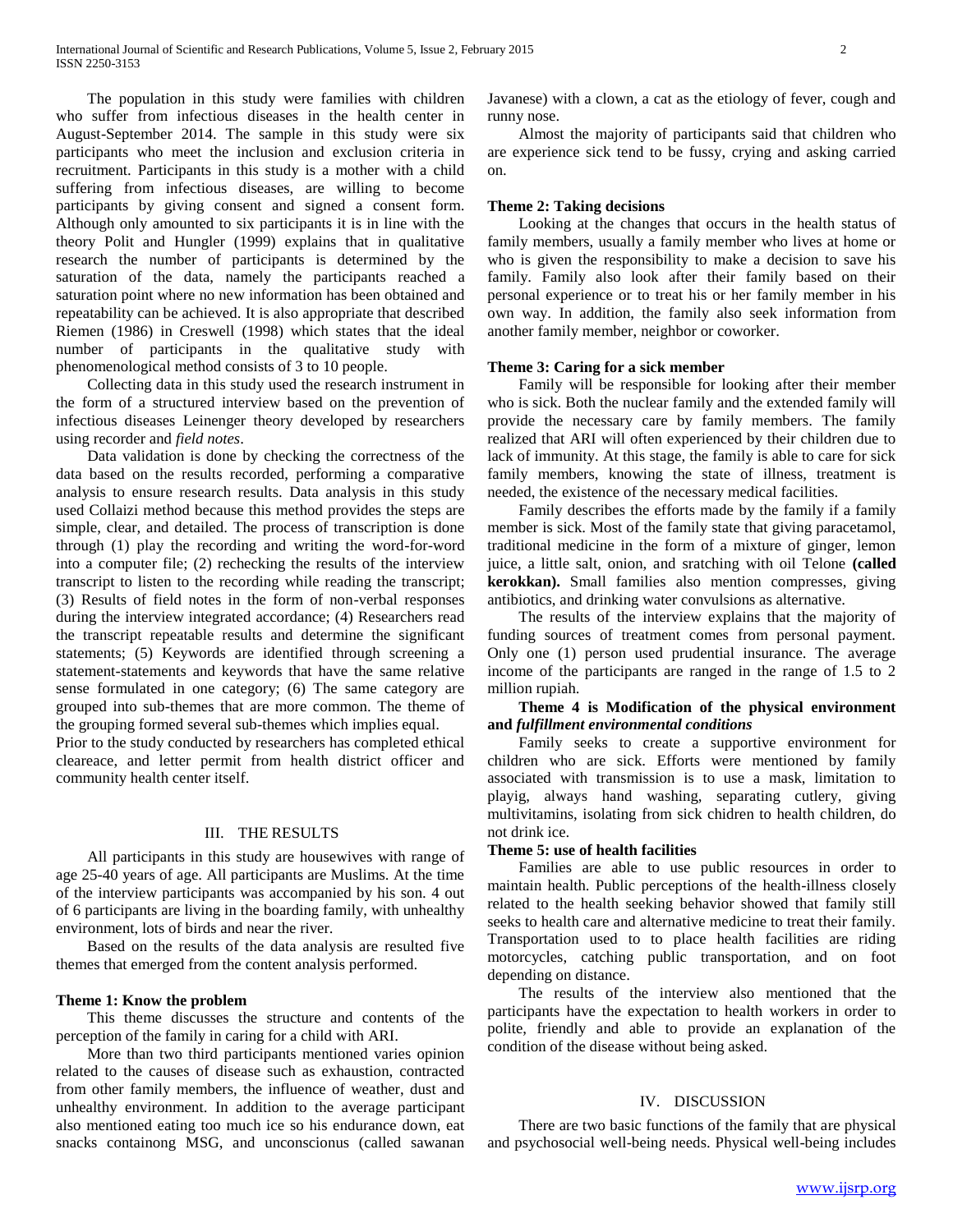the requirement for food, clothing, safety and physical health. Psychosocial well-being is being able to be a family when the basic framework structure or psychosocial growth and growing families who successfully underwent psychosocial well. Family will be well-function when meet both the basic functions of this family such as to carry out the task with good family health. While transcultural approach is a nursing service that focuses on the analysis and comparative study of cultural differences which focused on the behavior of individuals or groups, as well as the process for maintaining or improving health behaviors and physical illness behavior and psychocultural appropriate with cultural background (Leininger, 1978). What was found in this study are consistent with that proposed by Angel and Thoits (1987) in which a person or family's perception of the disease is influenced by culture or values are reflected in the implementation of local and family duties.

 At this stage the results showed that the family is able to recognize family health problems by identifying the health problems faced by the family. Based on the results of indepth interviews, the majority of participants said that the cause of pain in children are drinking ice cold, tea box, and contracting of his brother. The majority of participants' responses who their children are sick child are fussy, crying, asking carrying. According to Nelson (2002) that the upper respiratory tract infection (ARI) is an infection caused by viruses and bacteria, including nasopharyngitis or common cold, rhinitis, sinusitis. According to the Ministry of Health (MOH) (2005) ARI may be caused by the behavior of individuals such as physical sanitary home and lack of availability of clean water. This is supported also by the results of participant observation in their home environment. 4 out of 6 participants living in the boarding family room live in a room with width of about 3 x 2 m2, where environmental conditions much poultry, birds and close to the river. The location of the shelf plate under the bird cage. The environment of participants are also many sellers of ice that are not clean for example ice cubes made from raw water, syrup with artificial sweeteners, and glass washed using water in a basin that is used over and over again.

 The second stage of the family's ability is to make decisions in taking appropriate action. Individuals make decisions after a phase of experience or recognition of symptoms *(the symton experience).* Then the family began trying to treat theirself in their own way. In addition, they began to seek information from another family member, neighbor or co-worker.

 At this stage the family is able to care for sick family members, knowing the state of illness, treatment is needed, the existence of health facilities required and the resources available in the family (Effendi, 2009).

 Families are people who play an important role very close to the people and is considered the most widely know the condition of the patient and is considered the most influence on the patient, so that the family is very important in the treatment and cure of patients (Hariyanto *et al.* 2002).

 Source of medical expenses that are generally utilized almost all participants in solving health problems are independent sources, and only one uses health insurance, another participant also mentions getting help from parents The average income is the range of 1.5 to 2 million and the main earner is the husband who works as a driver or private. Economic factors can also determine the patient or his family treated. According to Friedman (2010) suggests that the task of the components of family health care for family members caring for the sick is not only in the physical but the family has a family support and economic support within the health services covered by the family. In addition, the majority of participants are primary and secondary education so that it is aligned with the results of research in which there are almost half of the participants are believed to bring to an irrational treatment of convulsions. In addition, a slightly different case with proposed by Friedman (2010) that a person who only has basic education but high social sense of the people will affect everyday behavior and thought processes to seek information on the community. Family education is one of the inputs in the process of formation of a new unit of output behaviors that affect the family's ability to perform as expected action (Notoadmojo, 2003). Leinenger (1984) explains that the process of confronting and solving problems started from a family where the higher education clients, the conviction must be supported by scientific evidence that rational and can learn to adapt to the culture in accordance with their health condition. Another opinion explains that education and income are components of socioeconomic and family factors play an important role in regulating family members (Ma, 2009). Friedman, Bowden & Jones (2003) explains that the income generated by the family will be used to meet the expenditure of which is to meet the needs of family health. The results showed that the participants also mentioned that at the moment there are family members who are sick parent will provide assistance. This is in line with the manner described by Hanson (2005) in Kaakinen, et. Al, 2010)

 The environmental factors greatly affect the client's psychological condition. According to Gordon and Le Richt (1950), environment that is the aggregate of all conditions and external influences affect the life and development of an organization. In general, environmental factors include physical and non-physical environment. The physical environment is a natural environment that are around humans, while non-physical is the environment arising from the interaction between people (Mansjoer *et al* ., 2001).

 In terms of environental factor, the family should be able to maintain a home environment that can affect health and personal development of members of the family. The environment continues to be a concept in the health care of family members. The availability of a healthy environment in the form of adequate shelter is an aspect of family care functions. Home environment needs to be adapted to the development and the family circumstances as well as the overall health of family members (Friedman, 2010). Provision of physical and non-physical environment indirectly interconnected with economic factors.

 Families are able to use public resources in order to maintain health. Public perceptions of the health-illness closely related to the health seeking behavior. This is in line with the findings that there are participants who use non-medical treatment through expert convulsions although also went to the facility or healthcare facility. Both the subject matter will affect on the health facilities used or not provided.

 This study showed that the majority of participants embrace the values of Javanese culture, ranging from Java language habits, the use of traditional medicines and therapies convulsions